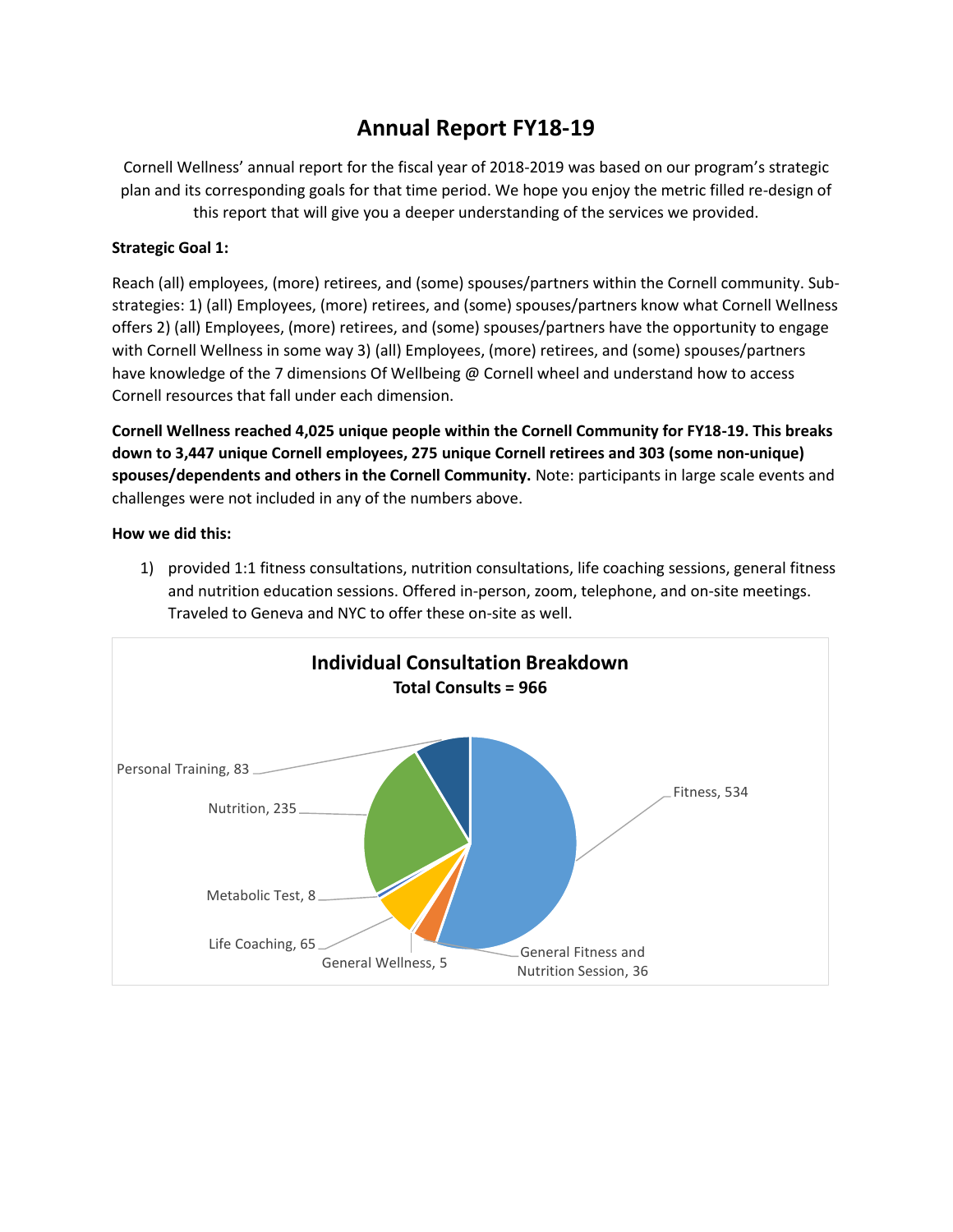2) offered large scale events and challenges to the Cornell community. These included: Cornell Bike Week; Spring Into Wellbeing 4 wk Challenge; Virtual Try A Tri Triathlon; Walk/Run To Or @ Work/School Day.



3) provided quarterly 4-wk health campaigns that included tabling events, educational messaging campaigns through Facebook, guest and/or in-house lecturers, and more. Campaigns included: Triple H: Happiness Of The Healthy Heart Campaign (February), and Movement Madness: Physical Activity Campaign (May).

Triple H: Happiness Of The Healthy Heart Campaign

- approximate total number of people who stopped by the tabling events 50
- total number of FB posts (24) for the educational messaging campaign and average number of people reached per post 564
- total number of people who attended the guest lecture by Dr. Stefek in person (10) and total number of FB lecture views of the recording 534
- total number of people who viewed the guest interview with Renee Alexander through FB views of the recording 3,500

Movement Madness: Physical Activity Campaign

- approximate total number of people who stopped by the tabling events 51
- total number of FB posts (27) for the educational messaging campaign and average number of people reached per post 491
- total number of people who attended the lecture by Jeremy Stewart in person (7) and total number of FB lecture views of the recording 1,900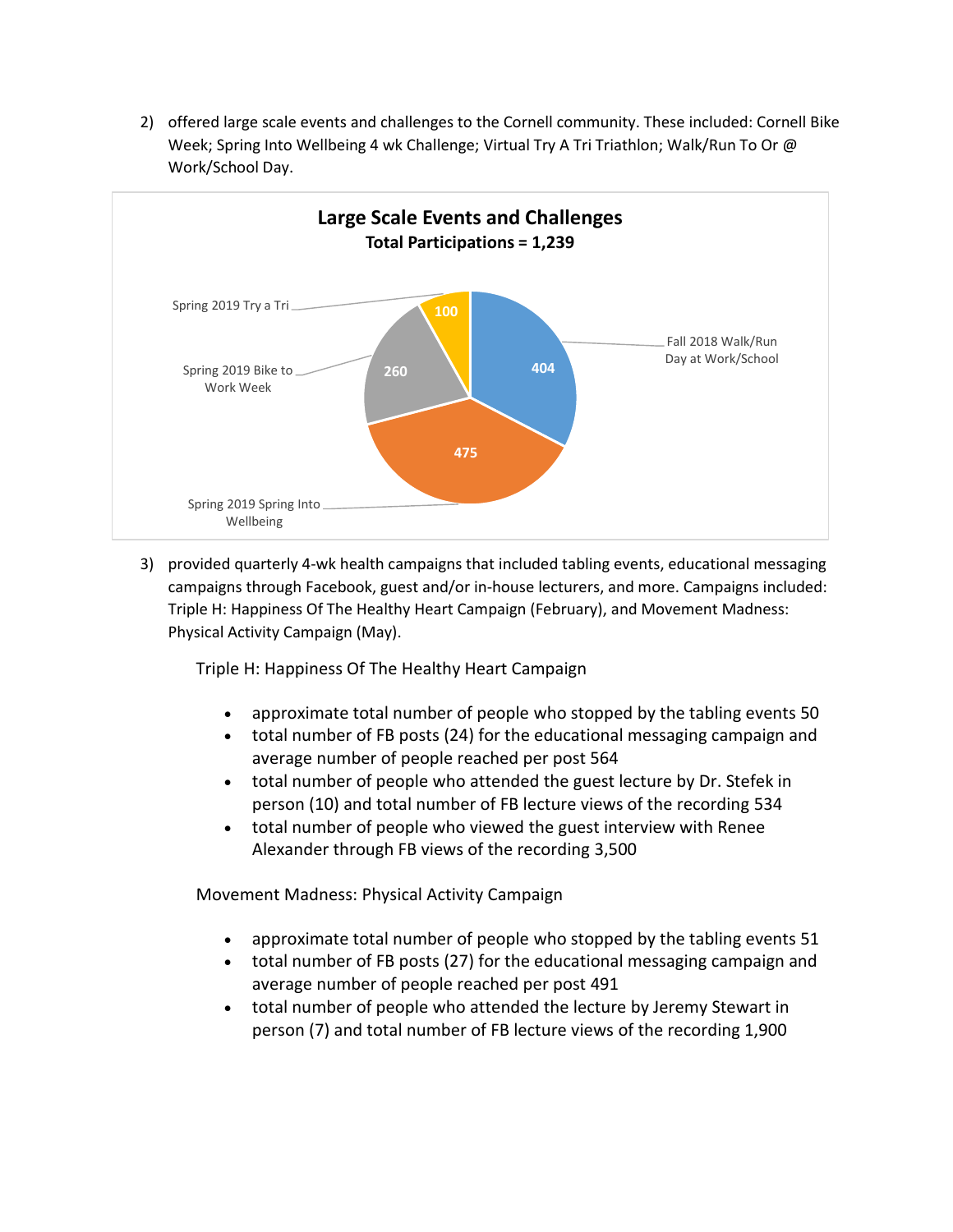4) tabled at multiple HR events including: Benefair, Staff Development Day, Vet Benefair, Geneva Benefair. And, tabled at events by department request including: NYC (Tech campus and ILR), Vet College Wellbeing Fair, and the Johnson College Of Business Wellbeing Fair.

HR tabling events (approximate number of people interacted with)

- Benefair 150
- Staff Development Day 150
- Vet Benefair 100
- Geneva Benefair 40

And, tabling at events by department request (approximate number of people interacted with)

- NYC Cornell Tech 20
- $\bullet$  NYC ILR Ext 6
- Vet College Wellbeing Fair 350
- Johnson College Of Business Wellbeing Fair 200
- 5) attended and presented at annual mandatory gatherings held by large departments (whose employees had little time flexibility during the workday). We only presented at one of these this past year and it was for the Cornell Dining department's annual week long employee development event.

During this week-long event, we had 142 employees attend the following Cornell Wellness lecture and workshop titles: "Managing Your Stressed Out Self", "What is All This Yoga Stuff?", "5 Questions for Quitters", "Unkink Yourself".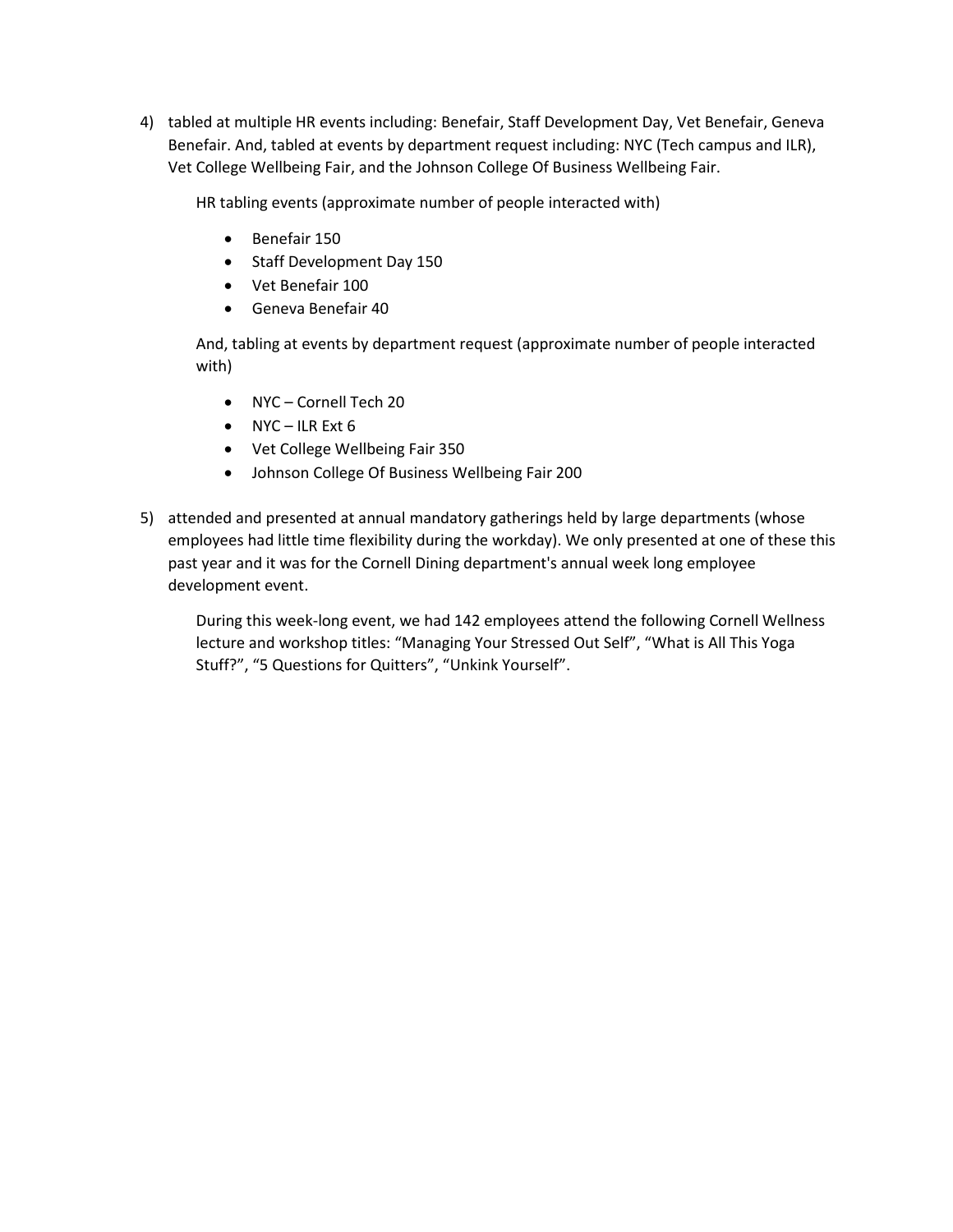6) offered on demand workshops, lectures, cooking/food demos to units and departments. A list of topic options for departments to choose from was listed on our website.

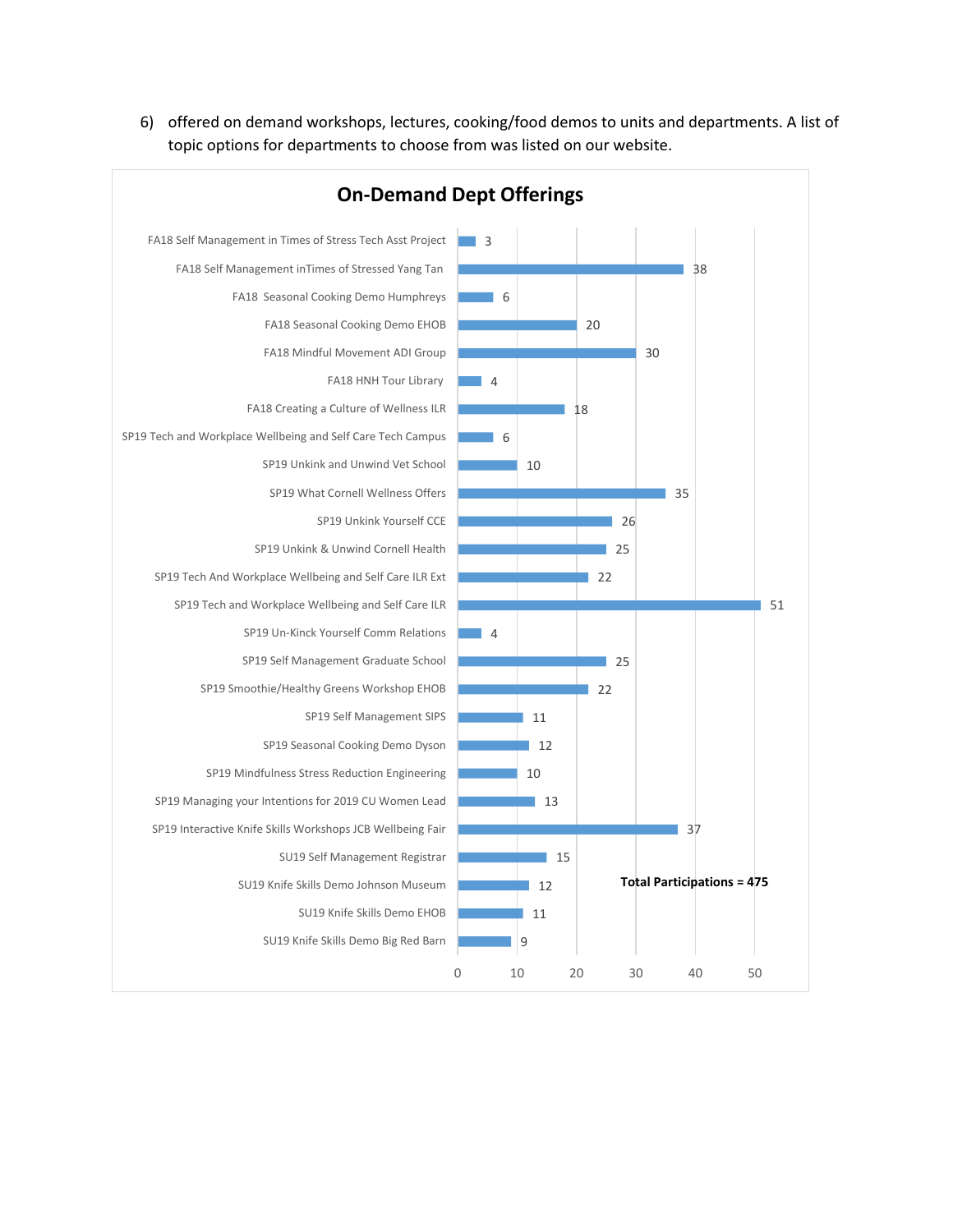

7) Provided campus-wide workshops, lectures, and cooking/food demos.



8) provided retiree focused offerings through Wellness' Healthy Living Program. These focused on fitness, health education, and building social connections. Offerings included: group fitness classes, senior fitness testing, senior week events, and social gatherings (membership required).

Group fitness classes

- total number of classes offered SU 9, FA 12, WI 10, SP 11, SU 8
- total number of participations 5,461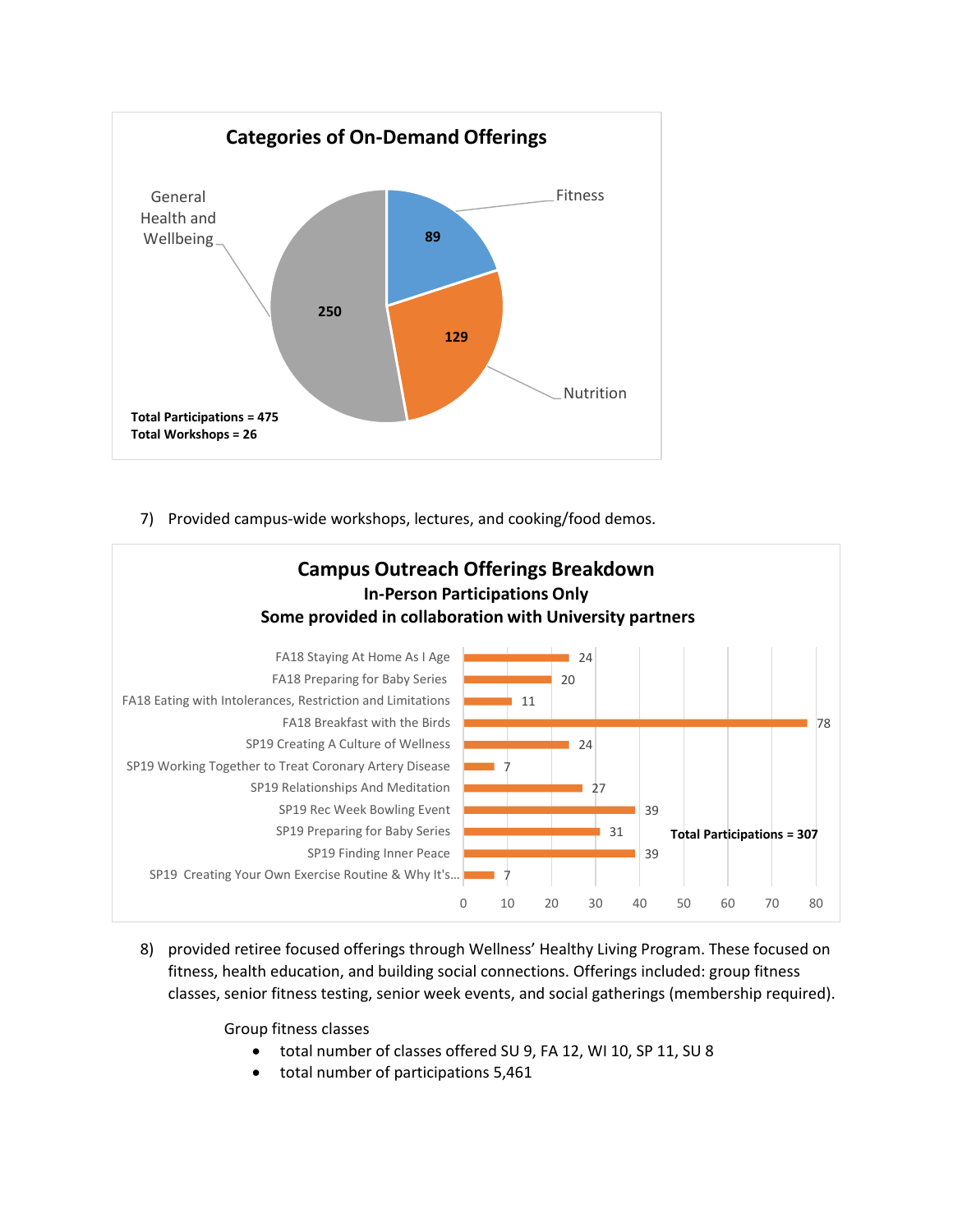Senior fitness tests

• 1 group test was offered. A second group test was canceled due to weather. total number of participants 32

Senior week (Wellness Week) educational lectures, workshops, events

 4 events were offered. total number of participations 56. note: not all metrics were recorded for senior week

Social gatherings (coffee hours, ice cream social, New Year's gathering)

- total number of participations 102
- 9) members had access to 5 fitness centers, 100 group fitness classes, 2 pools, issue room services, and reduced cost services through the Athletics department's sister organizations (ice skating, climbing wall, golf, sailing, PE). (membership required).

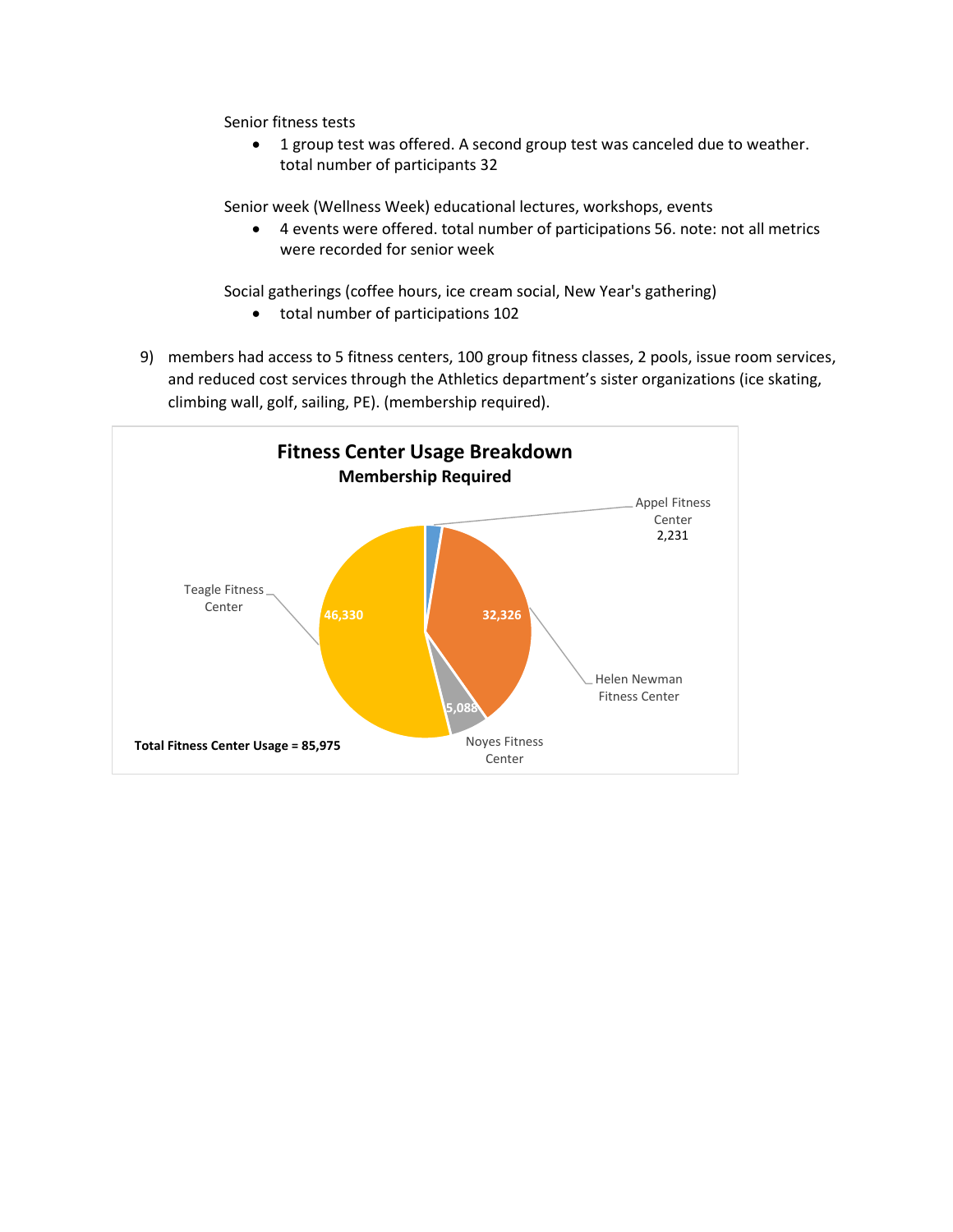



10) provided short duration workshops inside fitness facilities. This past year, we only offered one workshop (membership required).

We offered a Bulgarian Bag Workshop inside the fitness center for members only and had 15 people participate in-person. There were 304 views of this recorded workshop through Facebook.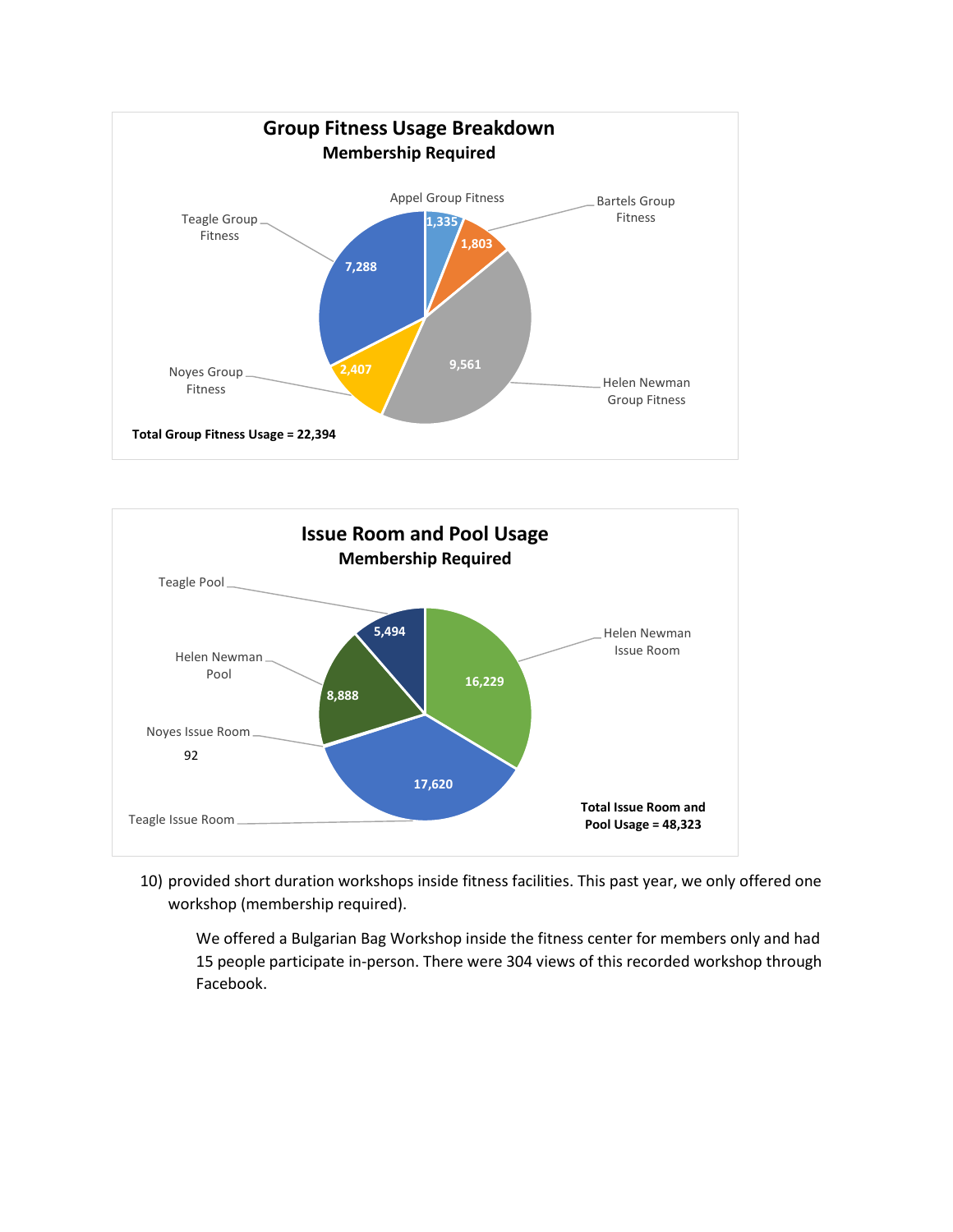11) leveraged technology and social platforms to expand how people accessed our services. We utilized Facebook, Facebook Live, Instagram, Videos, and Zoom.

Technology and social platform metrics

- Wellness Facebook total number of followers 1,575
- Wellness Facebook Live/recorded videos total views 7,415
- Wellness Instagram total number of followers 431
- Wellness Videos housed on CornellCast total views (Food/cooking demo videos and exercise/fitness demo videos) 5,873. Top 10 viewed are listed below.
	- Core strengthening and back pain prevention exercise routine 1,303 views
	- How to make yogurt 796 views
	- How to make sauerkraut 651 views
	- Swiss chard salad 607
	- Easy leafy green sautee 467
	- How to make kombucha tea 439
	- Chair stretches exercise routine 285
	- Body weight exercise routine 265
	- **Dumbbell exercise routine 224**
	- Blueberry banana green smoothie 108
- 12) marketed through multiple means to reach as many as possible. This included: Wellness enewsletter, Career/Life e-newsletter, Pawprint e-newsletter, Faculty And Staff e-newsletter, NYC and Geneva specific e-newsletters 2x/yr, Pawprint Flash e-list, Healthy Living Program e-list, retirees e-list, Wellness website, Faculty And Staff website, and the University Calendar of Events. For large scale events additional marketing included: posters to building ambassadors, posters in bus stops, posters at timeclocks, posters in SCL buildings, posters in fitness centers, poster and messaging specific to NYC/Geneva employees, messaging on Rec Services TV's, Wellness Facebook, Rec Facebook, Rec website, Twitter, Instagram, group fitness e-lists, group fitness instructor announcements, sometimes Chronicle or Sun.

Cornell Wellness marketing metrics we have access to

- Wellness e-list total number of subscribers 7,259. Open rate 26-33%
- Website These numbers were for the entire Rec Services website
	- Total number of page views 1,015,403
	- Total number of users 142,101
	- Total number of sessions 420,674
	- Total number of pages per session 2.41
	- **Average session duration 1 min 39 sec**
	- Top 2 languages pages are accessed in: English US 129,053 (90.44%), Chinese 2,888 (2.02%)
	- Top 2 geographic locations pages are accessed from: Unites States 129,741, Canada 3,130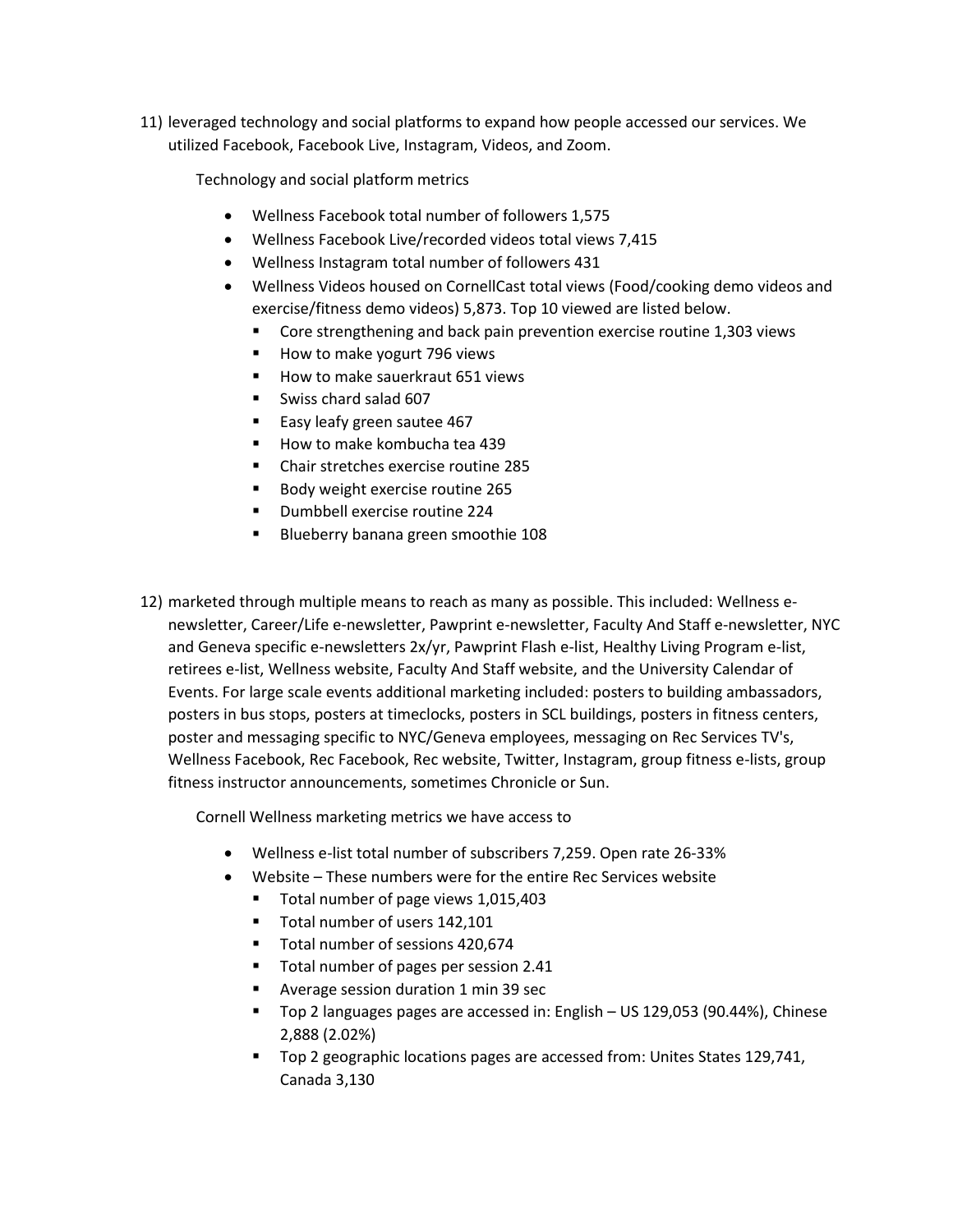- Top 2 browsers used to access site: Safari 69,750 (48.87%), Chrome 56,594 (39.66%)
- Top 2 devices used for viewing site: mobile 73,251 (51.44%)(1.88 pages/session, 1 min 18 sec session duration), desktop 65,140 (45.74%)(3.07 pages/session, 2 min 4 sec)
- Top 2 ways the site was acquired: organic search 101,271, direct 44,461

# **Strategic Goal 2:**

Collaborate with University and (sometimes) Tompkins County partners to drive health, wellness and wellbeing initiatives for (all) employees, (more) retirees, and (some) spouses/partners. Sub-strategies: 1) Continue to drive initiatives (and collaborate with partner organizations) to shift health, wellness and wellbeing culture and climate at Cornell. This benefits recruitment, retention, and results in cost savings to the university and benefits pool 2) Cultivate new strategic relationships with (some) Cornell units and departments as well as (some) Tompkins County and National organizations/groups that have a focus on health, wellness and wellbeing. Sub-categories include: a) aligning with Cornell Benefits vision for community focus concept - this is not off the ground yet b) start or continue partnerships (and strengthen some) with Cornell internal groups including: Cornell Benefits, Rec Services, Work/Life, Sustainability, CNG's, Transportation, Cornell Health, MSIPP, FSAP, LGBT, CURW, Botanic Gardens. And with non-Cornell external local or national groups including: Alzheimers Association, American Heart Association, and more c) partner with Cornell Benefits to provide bi-annual Awareness/Prevention/Management campaigns tied to conditions with lifestyle implications as indicated by Benefits data and national monthly campaign topics d) continue to be a consultant to Cornell colleges and units/departments wanting to implement and/or increase a health, wellness and wellbeing climate and culture model in their areas.

## **How we did this:**

- 1) partnered with central HR communications and Work/Life to help create and produce messaging and tools for the Cornell community that promoted a culture and climate of wellness and wellbeing. Tools for managers and employees worked on included: NSOCP online module on wellbeing, HR website wellbeing page content, HR wellbeing brochure content, wellbeing statement by leadership.
- 2) internal to Cornell partnerships. We had strong partnerships and regularly scheduled meetings with: Cornell Benefits, Rec Services, Work/Life, and Transportation. We collaborated on (some) programming, events, communication and marketing. Plus we cross-promoted (some) services. We had fair partnerships with Cornell Health physical therapy, MSIPP, FSAP, and Botanic Gardens. And we had weak partnerships with Sustainability, LGBT, CURW, CNG's, and Cornell Health services (with offerings to staff/faculty outside of physical therapy).
- 3) external to Cornell partnerships. Focused on building these national and local connections through Quarterly health campaigns and partner organization events. Partnerships included American Heart Association and Alzheimer's Association.
- 4) based on last years Benefits top 20 medical data lists and national monthly campaign topics, we offered quarterly health campaigns focused on heart health and physical activity.
- 5) consulted with colleges/units/departments to establish their own culture and climate of wellness and wellbeing to meet the needs of their populations. Provided support to groups that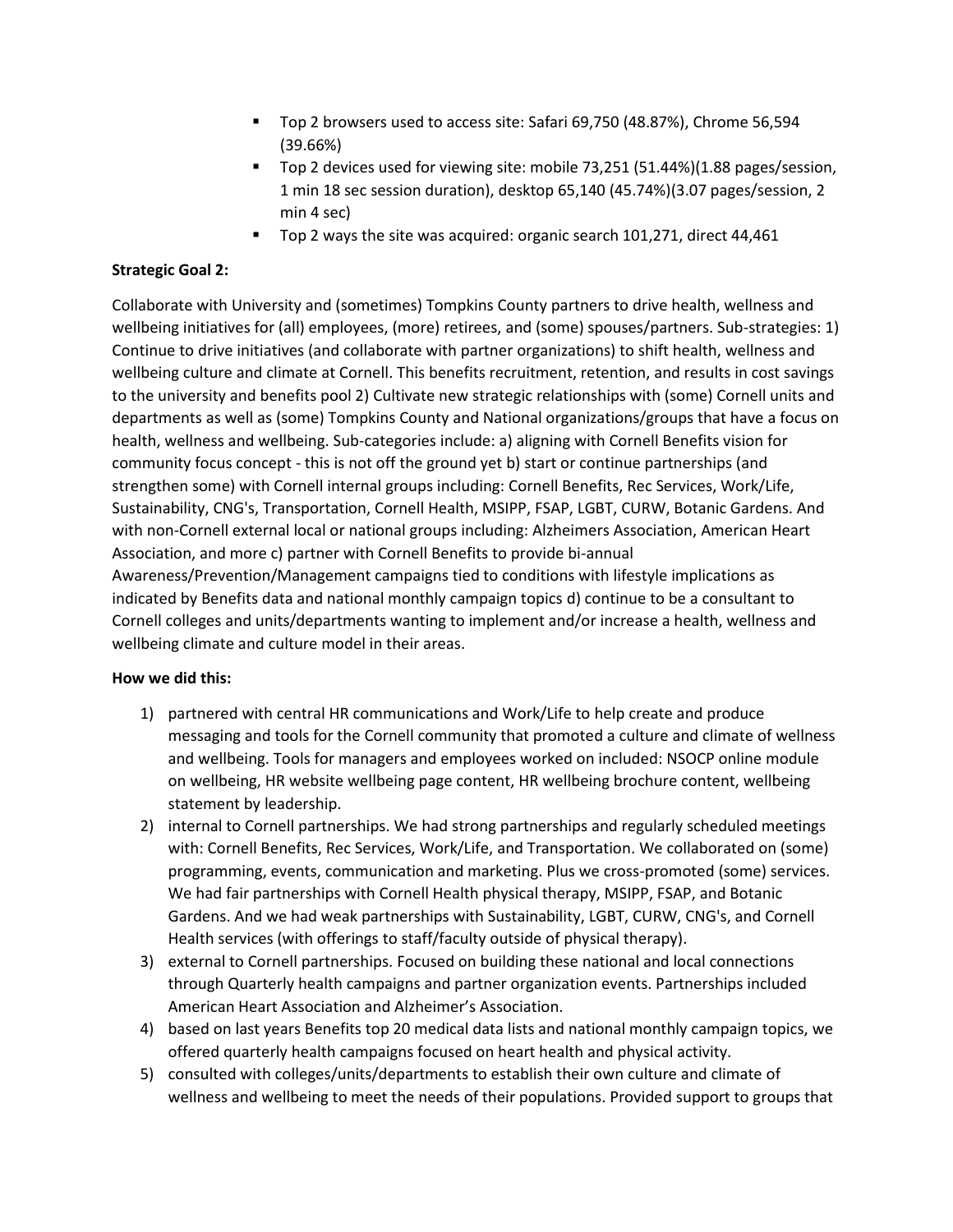formed wellness committees, established informal exercise areas, and had on-site programming. One of the highlights from this past year included the work we did with the Johnson College of Business on creating a culture and climate of wellbeing within three very large siloed colleges that were combined to make one college of business.

## **Strategic Goal 3:**

Develop meaningful, measurable and useful data gathering, analysis, and metrics practices: subcategories: 1) create a method for capturing all Cornell Wellness participations that are not being captured now (unique and total) sub-categories include: a) contests/challenges b) department work c) informal substantial interactions including email and hallway consultations d) social media e) video 2) with HR Analytics assistance, expand the current information included on the HR Wellness dashboard to more accurately depict the services Wellness provides 3) with HR Analytics assistance, consider creating a framework for measuring change after implementing a new initiative through a) self-reports? b) pre and post survey after bi-annual awareness/prevention/management campaigns tied to benefits data? c) collection of VOI data? 4) design and implement a rotating practice for evaluation of services provided a) consultations b) workshops c) demos d) lectures e) group fitness classes 5) use data for ongoing strategic planning and budgeting purposes.

## **How we did this:**

- 1) captured consultation participations through Sharepoint. Workshop, lecture, and demo participations were tracked through ID scan. Contest and challenge participations were captured through Qualtrics. Recorded Wellness' Healthy Living Program group fitness class participations through Rec Trac card swipes. Video participations were recorded through views, and membership participations through Rec Trac card swipes.
- 2) monthly data reports were switched to quarterly data reports and included: number of memberships (total and by type), fitness center usage, group fitness usage for CFC, issue room services, and pool usage.
- 3) annual or semi-annual reports were provided on: CPHL memberships, membership demographic data, membership data for Truven medical analysis, and HR dashboard data.

# **Strategic Goal 4:**

Continually research and stay current on worksite and public health, wellness, and wellbeing trends through benchmarking, gathering of evidence based information, and attending conferences and workshops. Develop program offerings based on this information: sub-categories: 1) identify and benchmark against entities - Ivy Plus, and corporations 2) collect information on current research and trends in the health, wellness, and wellbeing industry in a time conscious manner 3) implement new initiatives and create and deliver messaging soundbites based on trending health, wellness, and wellbeing topics.

## **How we did this:**

- 1) benchmarked against other Ivies at annual Ivy Plus Wellness meeting.
- 2) watched webinars provided through Optum and Virgin Pulse on corporate trends and data for wellness and wellbeing.
- 3) subscribed to health, wellness, wellbeing push messages to keep an eye on trends.